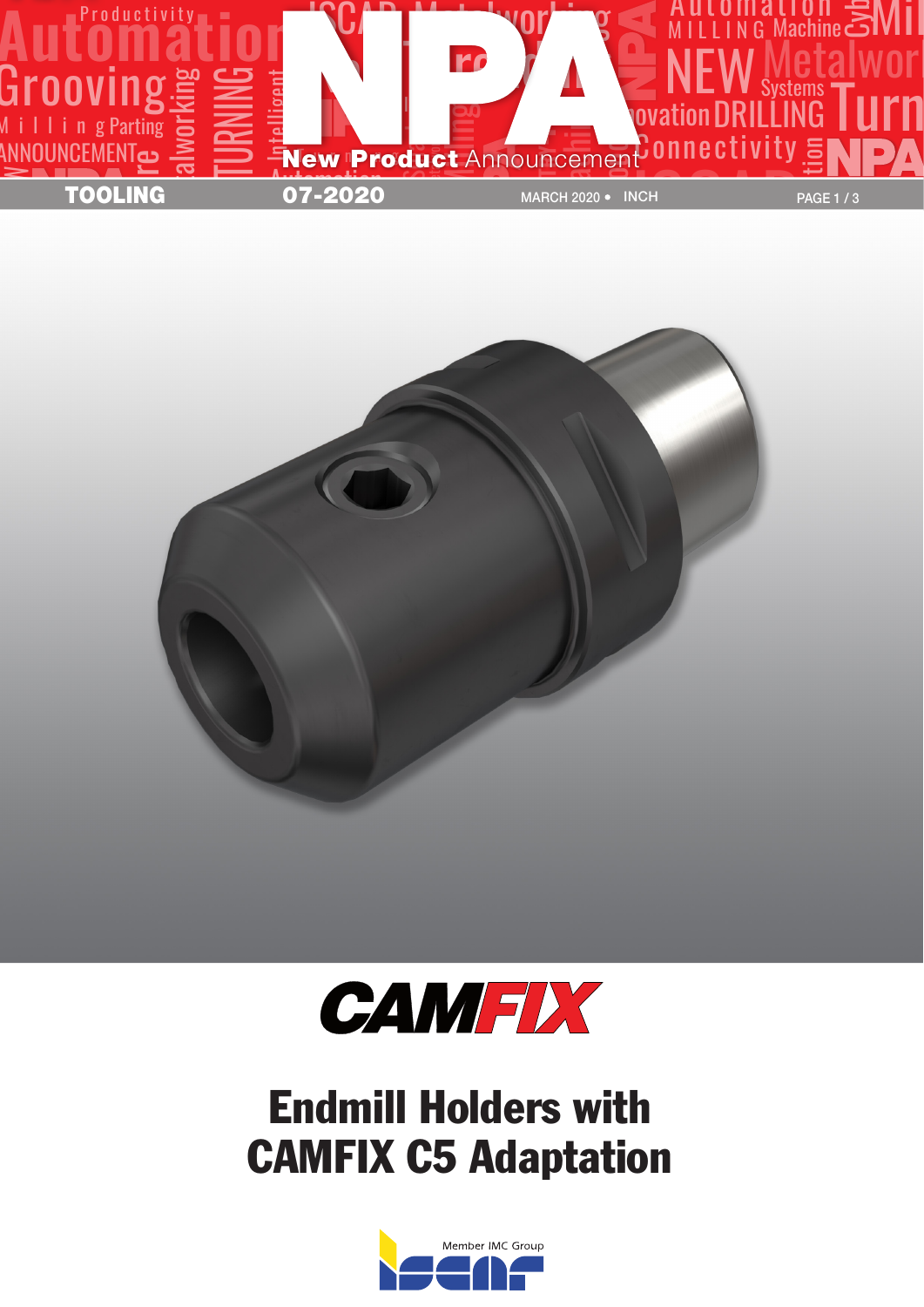

## Following market demands, ISCAR is expanding the line of endmill holders to include CAMFIX C5 adaptation for inch (Imperial) dimensions.

The new endmill holders enhance the existing line of holders with CAMFIX C6 connections and have been designed for new generation compact machining centers, which combine high productivity and precision with superior performance.

The CAMFIX system features high accuracy, excellent rigidity against bending forces, stability and high torque transfer. This is achieved due to the polygonal cone face contact.